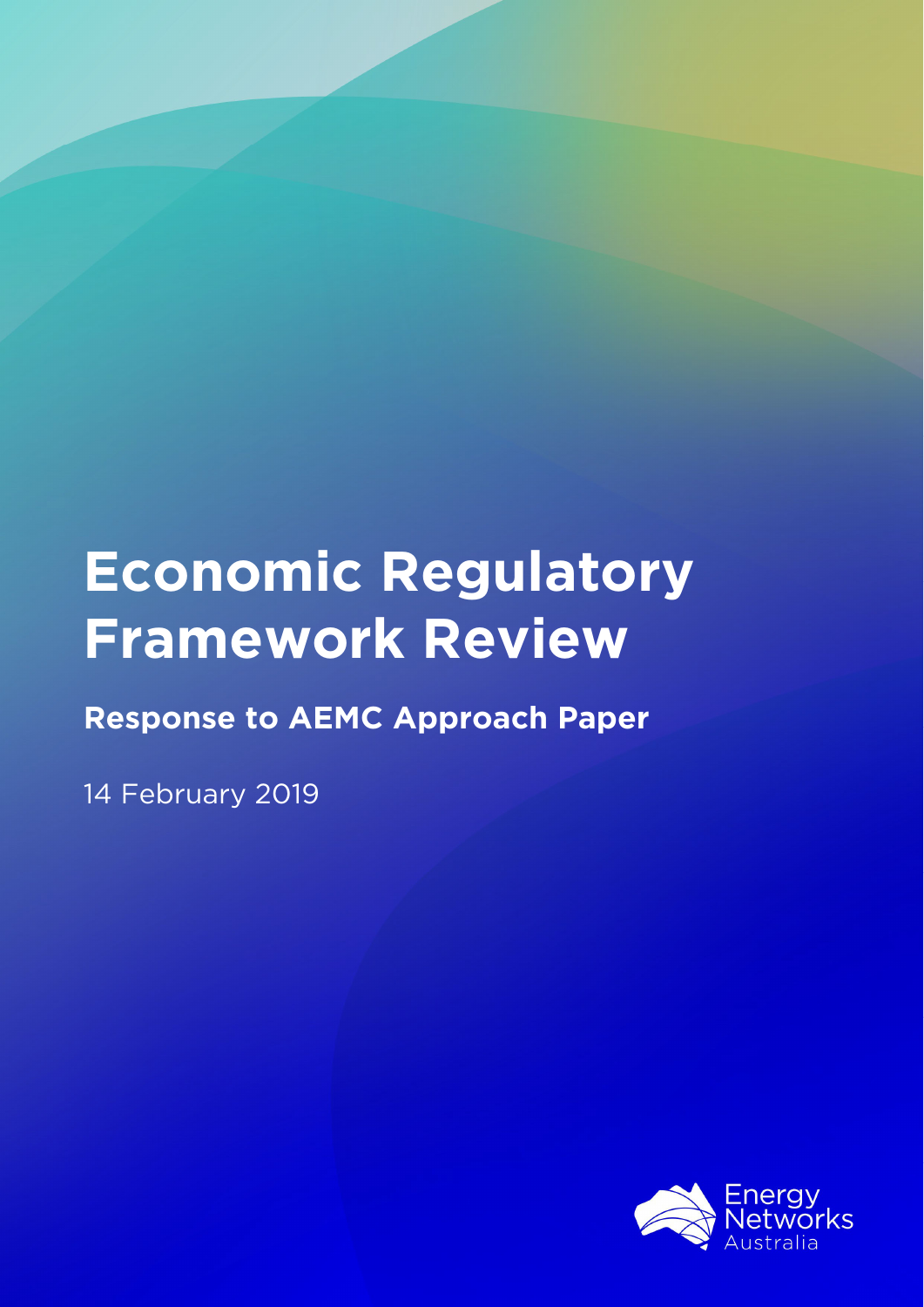

# **Contents**

| Overview                                                                  |  |
|---------------------------------------------------------------------------|--|
| Evolving role of networks and providing the best<br>outcome for consumers |  |
| Implementing Finkel recommendations on network<br>incentives              |  |
| Monitoring of current issues in the energy sector<br>regulatory framework |  |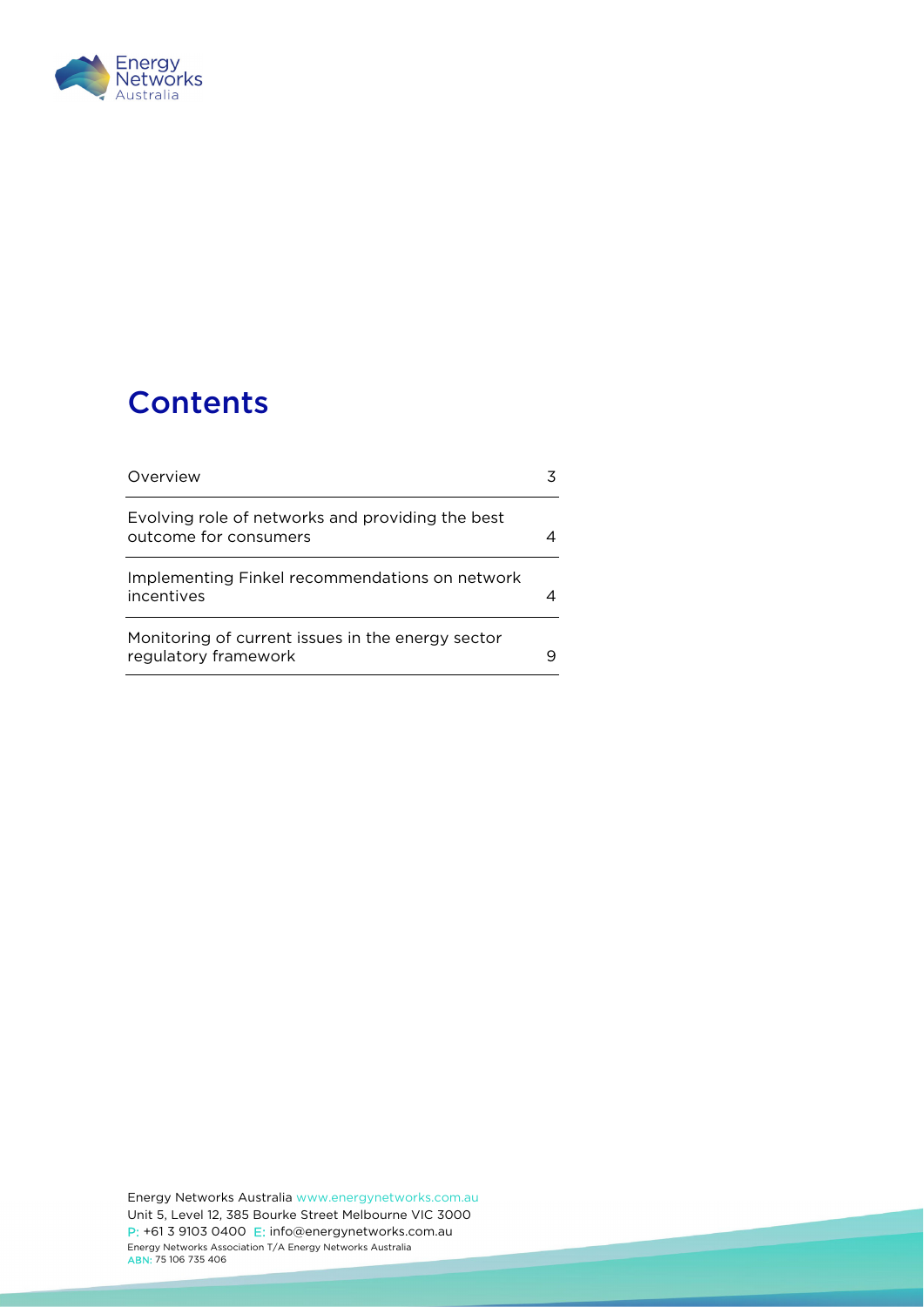

## **Overview**

#### Key messages

- 1. The network sector supports regular evidence-based reviews and 'stress testing' of the network economic regulatory framework in the light of rapidly emerging consumer, market and technology developments
- 2. These reviews need to recognise the value to consumers of the role regulatory predictability and stability of outcomes plays in supporting low-cost financing of network infrastructure, meaning any significant potential changes should be carefully evaluated, evolutionary and tested
- 3. Networks support further exploration of potential evolutionary approaches to regulatory allowance setting and incentive frameworks where long-term benefits can be demonstrated
- 4. Networks support the ongoing monitoring undertaken by AEMC tracking metrics relevant to networks growing role as a two-way platform, with the ability to connect and distribution energy hosting capacity being key metrics

Energy Networks Australia (ENA) welcomes the Approach Paper published by the Australian Energy Market Commission (the Commission) on 17 January 2019.

Network businesses consider the review is a valuable opportunity to identify emerging impacts of market, technology, regulatory developments on the capacity of the economic regulatory framework to promote the achievement of both the immediate and long-term interests of network customers.

The annual review cycle provides an opportunity for the Commission to evaluate in a staged and iterative way some of the most significant trends, impacts, and opportunities for strengthening of current frameworks alongside evidence for recommending changes to the regime.

Such a holistic review enables a robust evaluation of the entire framework recognising the cross-linkages inherent in an incentive framework, in contrast to the set of short and narrow issue-specific reviews that have occurred over 2018. This has included AER reviews of approaches to estimating inflation, regulatory tax allowances and productivity adjustments relating to forecast operating expenditure.

This response builds on the structure of the Approach Paper and provides some initial reflections on the focus areas and options for exploration set out by the Commission. Network businesses look forward to exploring these issues further with stakeholders through the consultation processes to be established.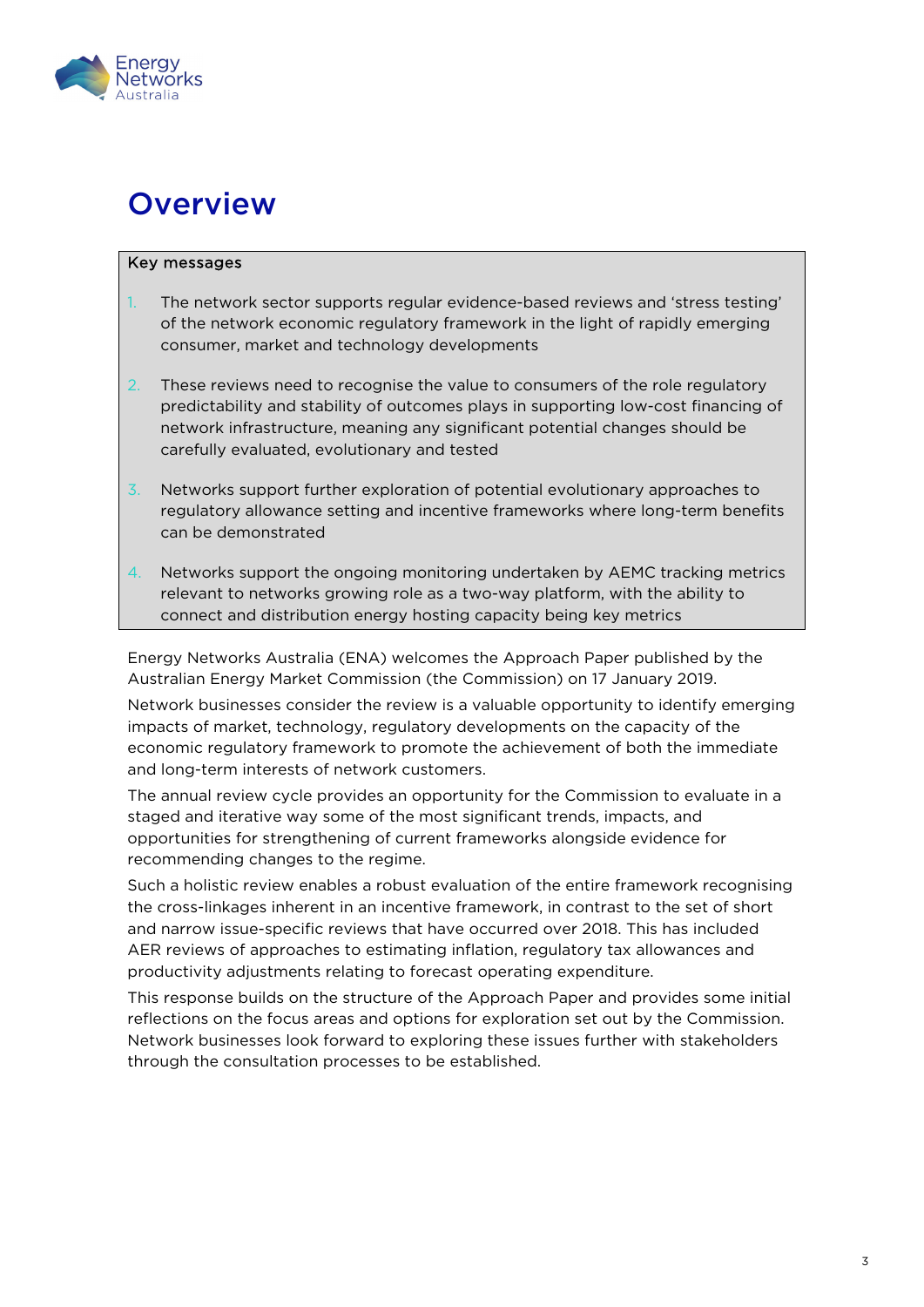

# Evolving role of networks and providing the best outcome for consumers

The network sector supports regular evidence-led reviews and 'stress -testing' of the network economic regulatory framework in the light of rapidly emerging market and technology developments.

Energy network businesses agree that the best consumer outcome is for the cost of transition in the current energy market transformation to be kept as low as possible. An important element of this is a full and proper assessment of the benefits to customers. Recent customer experiences and outcomes of elements of the Power of Choice reforms, which networks highlighted at the time may involve substantial costs with unclear benefits, highlight this critical step.

The ENA-CSIRO Network Transformation Roadmap made four key findings around the policy and regulatory framework relevant to the Commission's review. These were that:

- » There is an opportunity for more consumer-centric frameworks;
- » Lighter-handed regulatory models may be more feasible;
- » There is a role for closer consideration of, and thresholds for, tests of emerging competition
- » The regulatory framework needs to be flexible to new types of services;

It remains critical that the speed of regulatory reform keeps pace with customer needs and technology development.

This means that the Commission should continue to use the annual review cycle to actively investigate and progress significant regulatory reform areas even beyond those already identified for action by other market bodies or COAG Energy Council processes.

This is a critical element of the Commission's assigned role in market development, thought-leadership and the provision of guidance and expert advice to other policymakers.

## Implementing Finkel recommendations on network incentives

There is a careful balance required in the Commission's review flowing from the need to recognise the role of regulatory predictability and stability of outcomes in supporting low-cost financing of network infrastructure. This means any potential changes should be carefully evaluated, evolutionary in nature and trialled or tested wherever feasible. The proposed regulatory sandbox arrangements provide opportunities in this regard.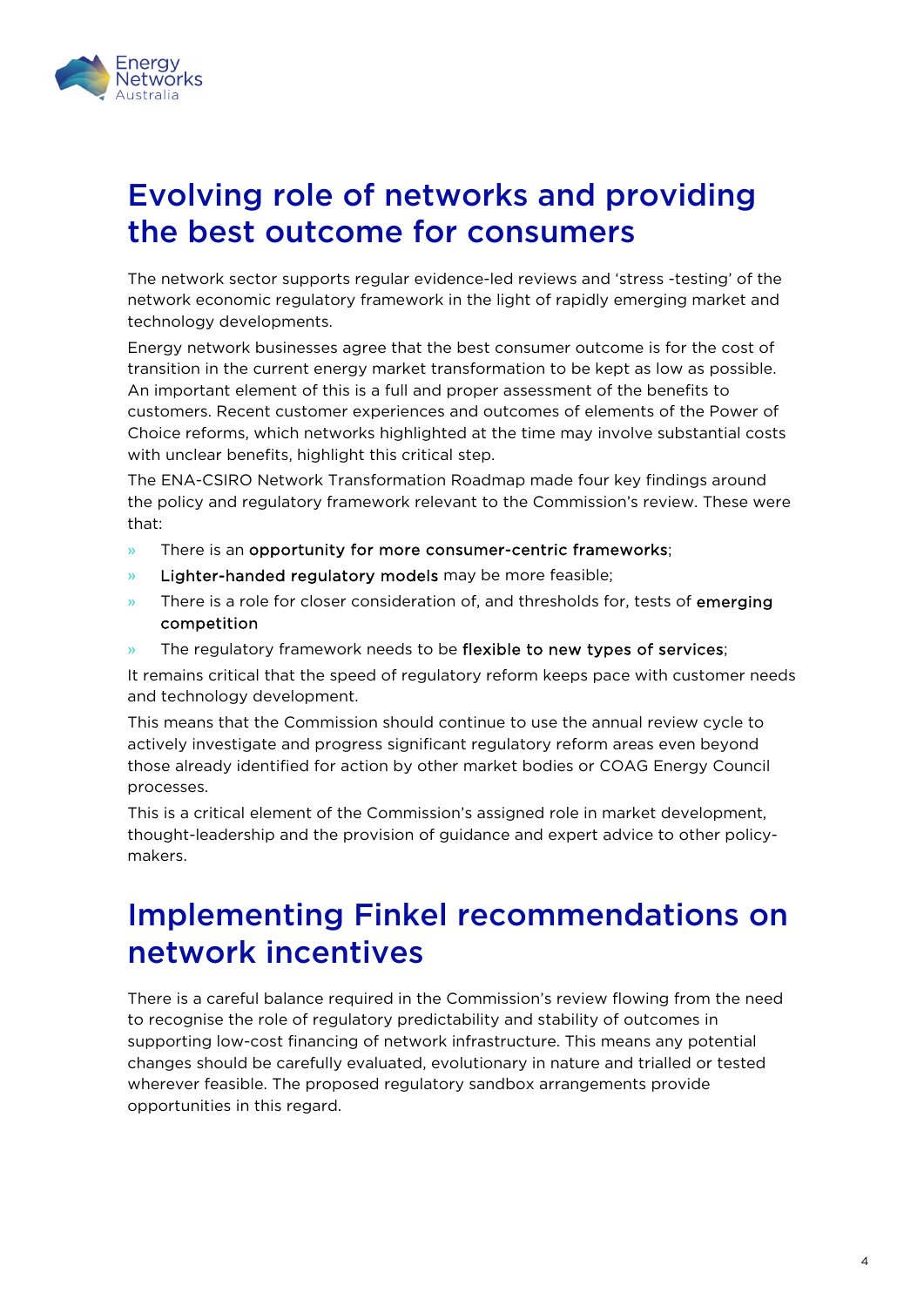

 $\overline{a}$ 

## Findings from the 2018 Commission Review

The Approach Paper highlights that the Commission has found in its 2018 review that there is no clear systematic bias in favour of either capital expenditure or operating expenditure in the current regulatory framework. Financial incentives in individual project circumstances will differ based on asset lives, the allowed rate of return and other factors.

In taking forward consideration of the issue of network incentives the Commission should take into account the likely impact these incentives of the outcomes of AER Rate of Return Guideline reached in December 2018, as well as the discussion of the AER's approach to assessing the magnitude and willingness of consumers to bear impacts of investment risk discussed in that decision.

For example, the AER states:

*We accept submissions from consumers that they prefer not to see a reduction in reliability and service standards and a higher risk of outages. However, the CRG [Consumer Reference Group] goes on to submit that consumers are willing to accept the risk of lower rate of return because they consider the consequential risk to network performance is low. In reaching this view, the CRG cites flat demand, excess capacity and good current levels of performance by networks. It considers that even if investment is below ideal levels there is unlikely to be an immediate impact on network performance. We*  cautiously accept this submission.<sup>1</sup> (emphasis added)

The 2018 Guideline has reduced the allowed return on equity to the lowest level ever allowed by the AER, in the single largest reduction to date in the allowed return on equity applying to network assets. Previous work undertaken in the area of network incentives has identified that at discount rates lower than 6.0 per cent, there may be an incentive created by current arrangements to inefficiently substitute operating expenditure for capital expenditure. This incentive has the potential to unnecessarily raise network costs for current consumers.2 Applying the AER's current guideline approach in early February results in an allowed return on equity of approximately 5.9 per cent.

The Commission's review, therefore, needs to consider that addressing the issue of appropriate network incentives in a forward-looking way relevant to the actual circumstances resulting from AER decisions may differ substantially from historical Commission and policy-maker considerations of the direction and strength of potential capital biases.

In this regard, ENA notes that capital expenditure on a network industry basis is at decade lows. Similarly, a review of the Commission's 2018 assessment of network operating/capital cost ratios, made prior to the AER's final rate if return guideline,

<sup>&</sup>lt;sup>1</sup> AER Rate of Return Guideline – Explanatory Statement, December 2018, p.413<br><sup>2</sup> KPMG *Optimising Network Incentives*, September 2017, p.73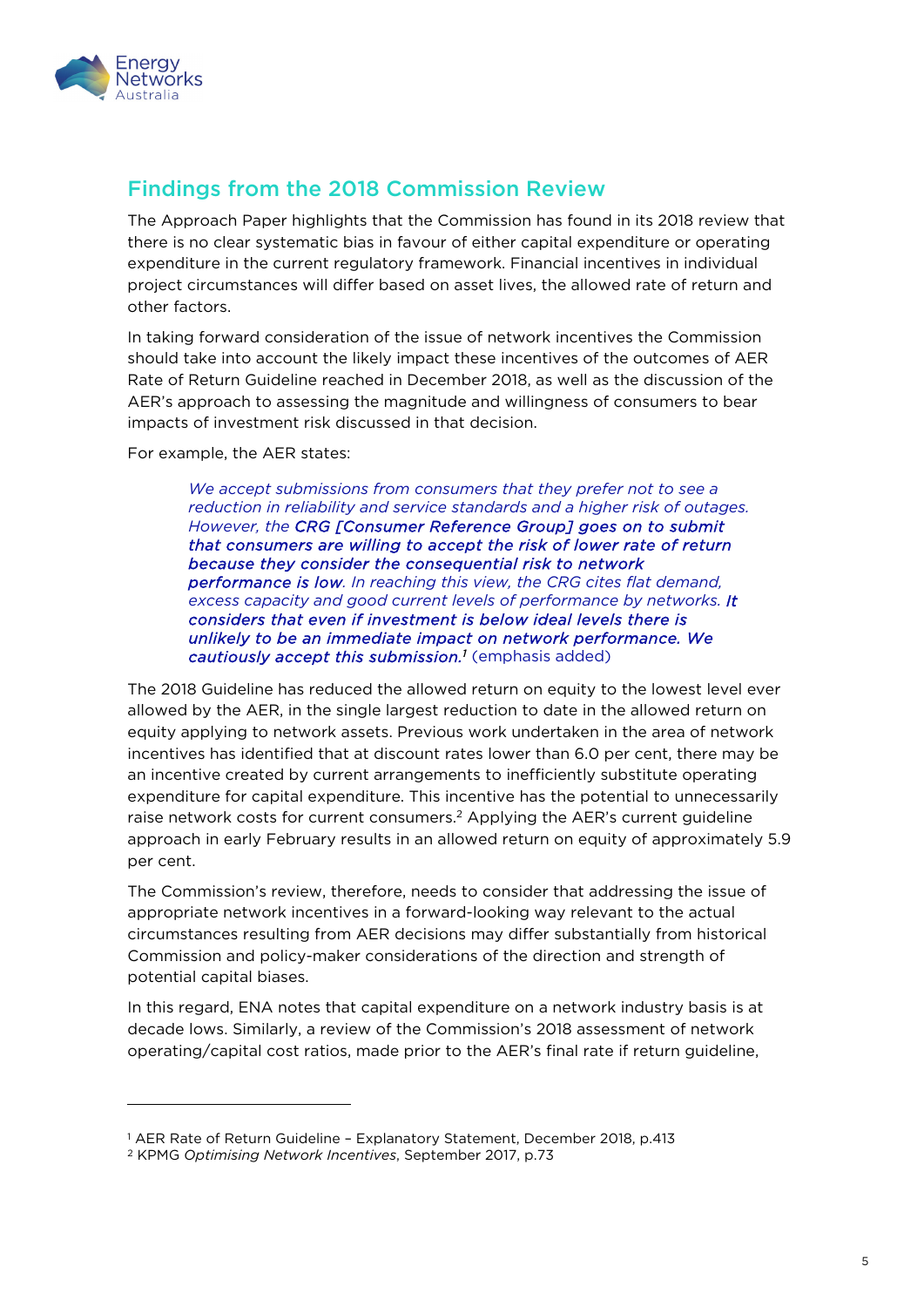

provides little empirical support for an ongoing systematic capital expenditure bias of a kind that could impact efficient outcomes for consumers.

The AEMC's 2018 economic regulatory review report indicated that capex expenditure has *reduced* markedly in 2013 and thereafter. Indeed capex currently is the lowest on record, as shown in **Figure** below.



#### Figure 1: Reduction in CAPEX expenditure since 2013

Note: values in 2017 real dollar terms.

*Source: AEMC, 2018, Promoting efficient investment in the grid of the future, Figure 3.3, p. 41.* 

The AEMC also reports that augmentation capex has reduced to less than a quarter of 2012 levels, as shown in Figure overleaf. That is, more than 85% of the (lower) 2017 capex relates to the replacement of existing assets.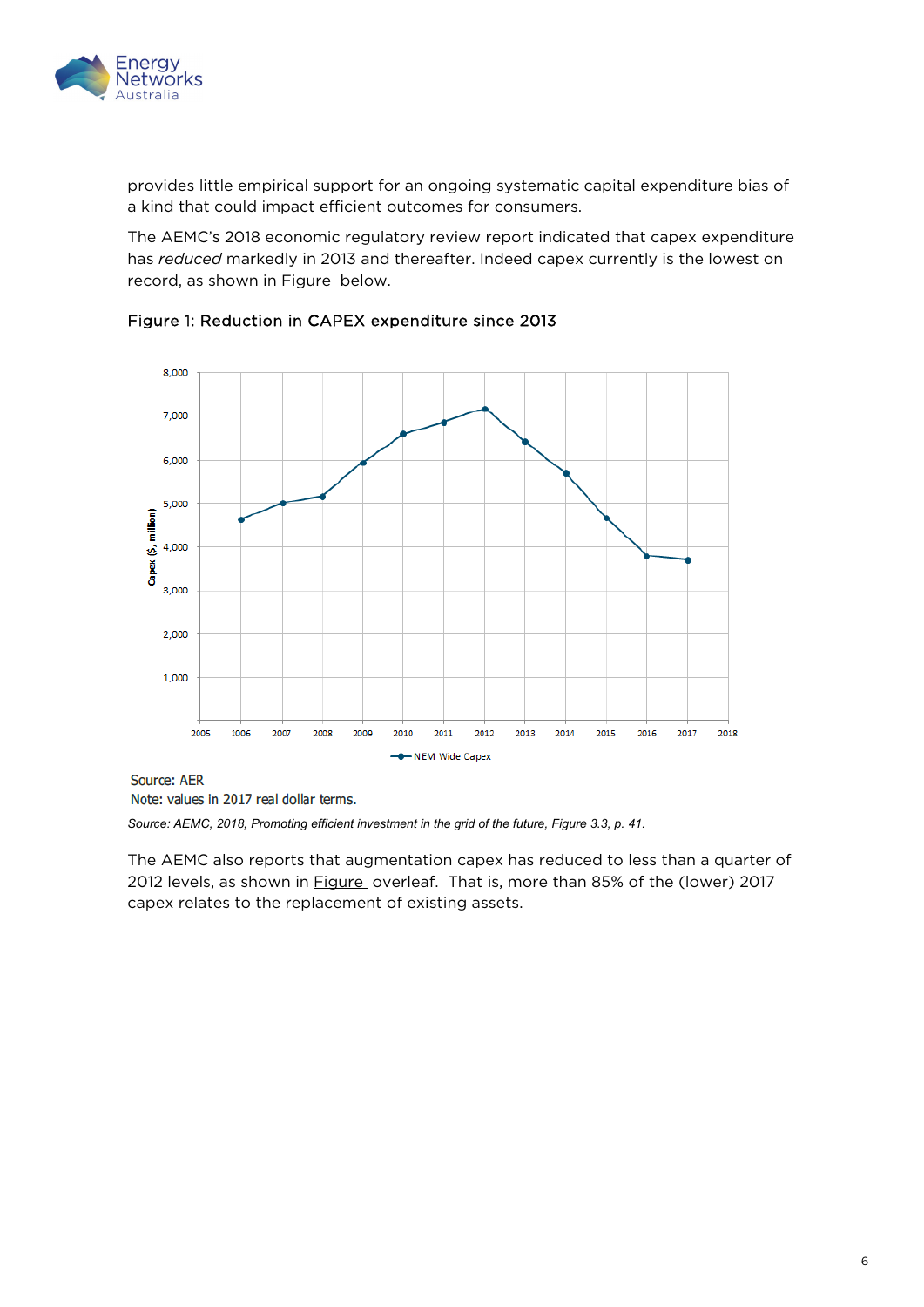



## Figure 2: Reduction in augmentation CAPEX expenditure since 2013

*Source: AEMC, 2018, Promoting efficient investment in the grid of the future, Figure 3.5, p. 43.* 

Figure shows that the reduction in capex results in a material decline in the capital/operating expenditure ratio as businesses reduce their relative expenditure on capital assets.



### Figure 3: Reduction in capex/opex ratio since 2013

Source: AER Note: values in 2017 real dollar terms

*Source: AEMC, 2018, Promoting efficient investment in the grid of the future, Figure 3.12, p. 50.*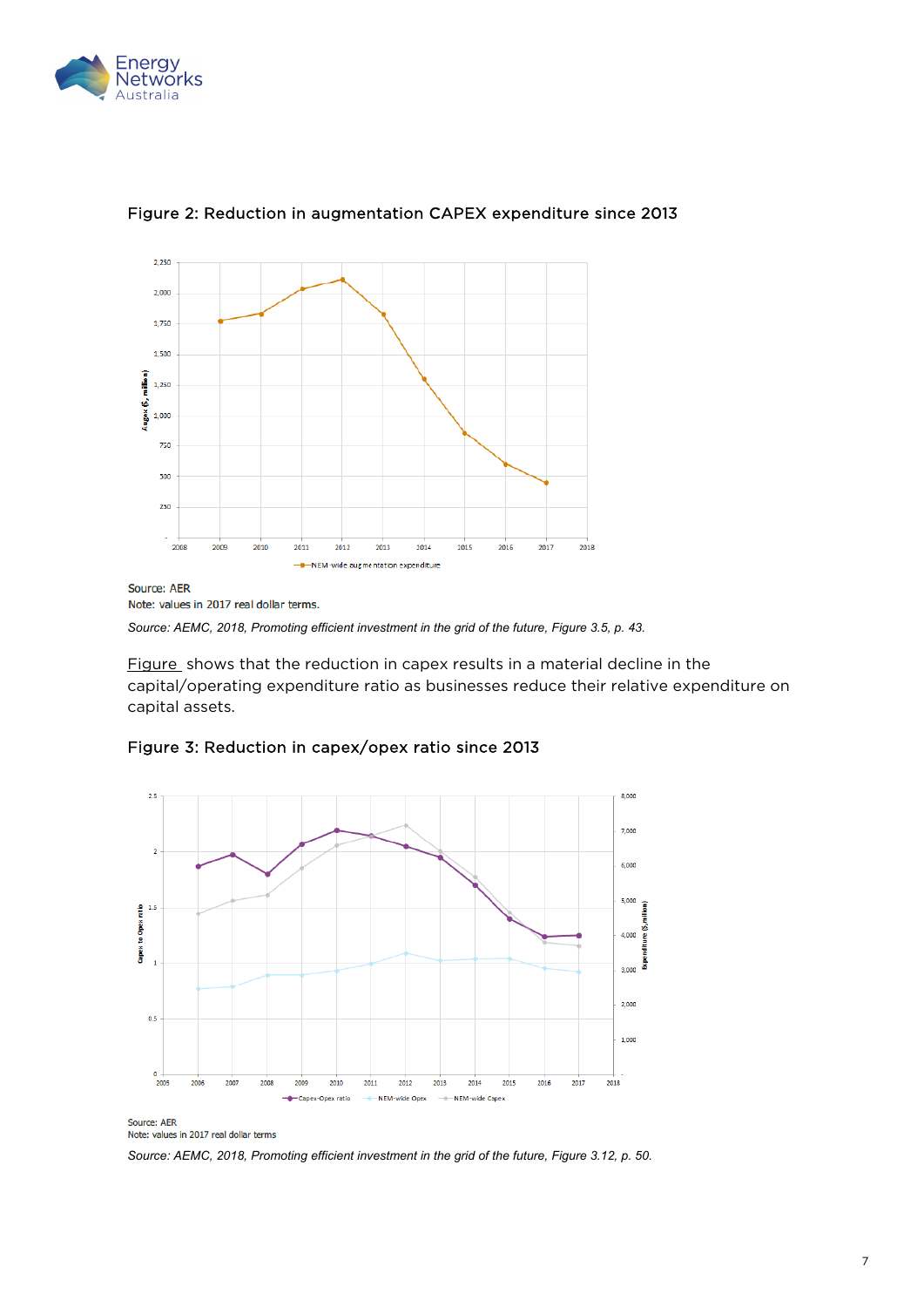

This evidence is very clearly inconsistent with the proposition that there is a strong systematic bias towards capital expenditure due to the regulatory framework. Rather, the evidence shows that there has been a very pronounced move away from capital expenditure even in the period since the 2013 Guideline, with the incentives for that move reinforced by the 2018 guideline.

Networks recognises that capital expenditure is also affected by considerations including demand and load shape. Thus ENA does not suggest that the material reduction in investment since 2013 is entirely related to the reduction in allowed returns at that time. Rather, ENA simply notes that the evidence is clearly inconsistent with the proposition that allowed returns since 2013 have driven inefficiently high levels of capital expenditure, or that the operation of the network incentive framework has resulted in an identified upward bias in capital expenditure.

## Alternative approach to expenditure assessment and remuneration

ENA supports the 2019 review continuing to focus on exploration of alternative revenue-setting models and approaches.

Development and testing of any alternative models will require a lengthy period of consultation and engagement with stakeholders. This could occur in a staged multiyear process, recognising the relatively short annual cycle of the Commission's current reviews.

The regulatory sandbox arrangements proposed for consideration in the review provides an additional future route to test and trial any alternative revenue-setting approaches on a voluntary basis, for example across on network or a sub-set of regulated services

As part of development of any alternative revenue setting arrangement, ENA considers there should be:

- 1. Testing of alternative revenue-setting approaches (including any proposed by stakeholders in the review) against criteria clearly based on the National Electricity and Gas Objectives and Revenue and Pricing Principles;
- 2. Greater opportunities to give effect through the regulatory framework robust direct engagement between customers and networks on customer outcomes that are valued and how network business plans can deliver these;
- 3. Focus on opportunities to voluntarily trial and refine such approaches, rather than a single application of new approaches on an undifferentiated basis nationally.

The Approach Paper discusses the potential option of combining and simplifying the expenditure assessment rules. The current expenditure rules were reviewed and amended in 2012 by the Commission. At this stage ENA is not clear on any expected practical benefits of simply combining the rule clauses (which are markedly similar), whilst maintaining current separation of the building block elements in practice.